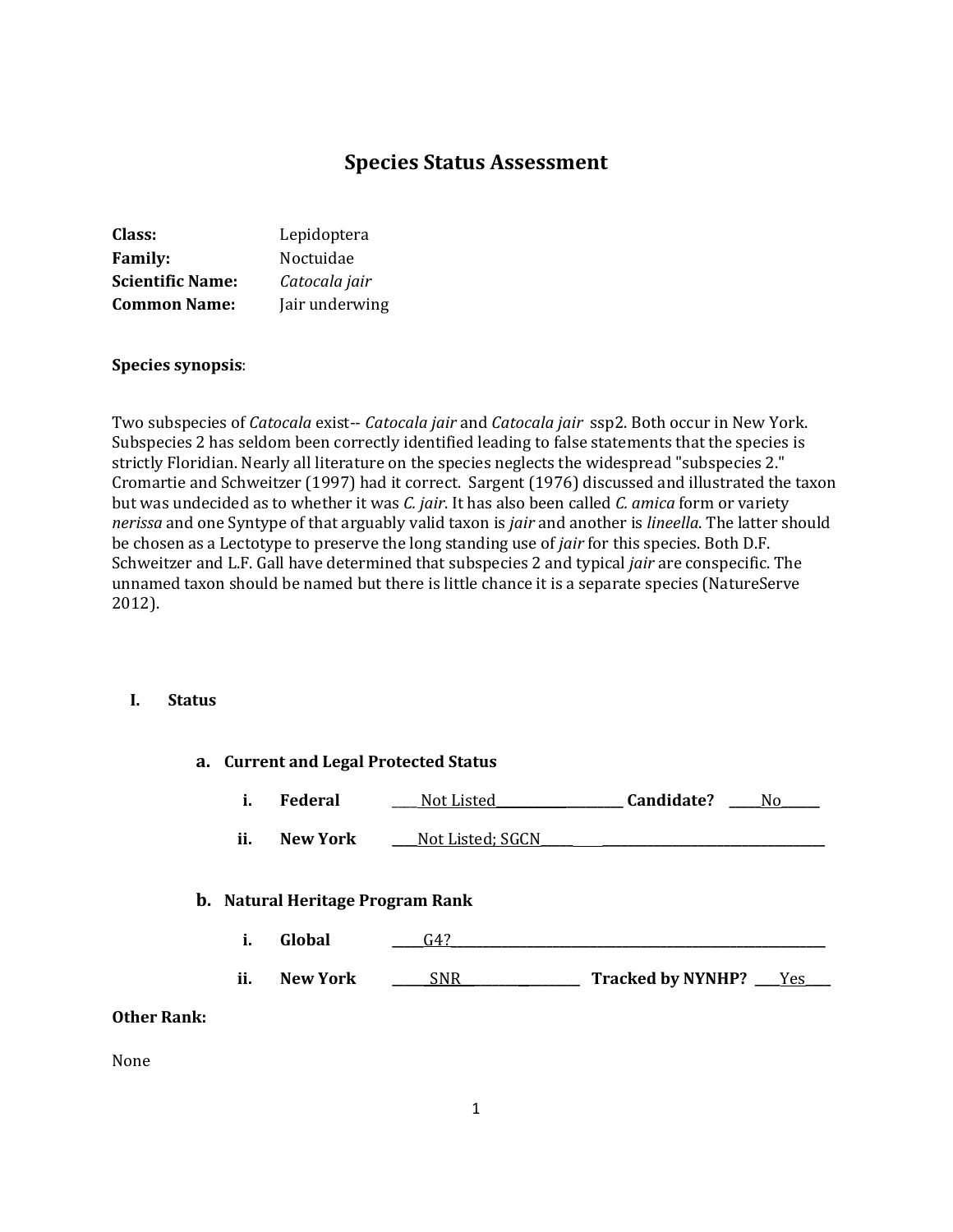### **Status Discussion:**

The long standing G4 rank needs to be re-evaluated. New Jersey, Florida, and Texas would probably drive the global rank. The species is still locally common on Long Island, but total range in New York is only a very small portion of Suffolk County (NatureServe 2012).

#### **II. Abundance and Distribution Trends**

- **a. North America**
- **i. Abundance \_\_X\_\_\_ declining \_\_\_\_\_increasing \_\_\_\_\_stable \_\_ \_\_ unknown ii. Distribution: \_\_X\_\_\_ declining \_\_\_\_\_increasing \_\_\_\_\_\_stable \_\_ \_\_ unknown Time frame considered: \_\_\_\_\_\_\_\_\_\_\_\_\_\_\_\_\_\_\_\_\_\_\_\_\_\_\_\_\_\_\_\_\_\_\_\_\_\_\_\_\_\_\_\_\_\_\_\_\_\_\_\_\_\_\_\_\_ Moderate decline b. Regional i. Abundance \_\_X\_\_\_ declining \_\_\_\_\_increasing \_\_\_\_\_stable \_\_ \_\_ unknown ii. Distribution: \_\_\_X\_\_ declining \_\_\_\_\_increasing \_\_\_\_\_stable \_\_ \_\_ unknown Regional Unit Considered: \_\_\_\_\_\_\_\_**Northeast\_\_\_\_\_\_\_\_\_\_\_\_\_\_\_\_\_\_\_\_\_\_\_\_\_\_\_\_\_\_\_\_\_\_\_\_ **Time Frame Considered: \_\_\_\_\_\_\_\_\_\_\_\_\_\_\_\_\_\_\_\_\_\_\_\_\_\_\_\_\_\_ \_\_\_\_\_\_\_\_\_\_\_\_\_\_\_\_\_\_\_\_\_\_\_\_\_**

Moderate decline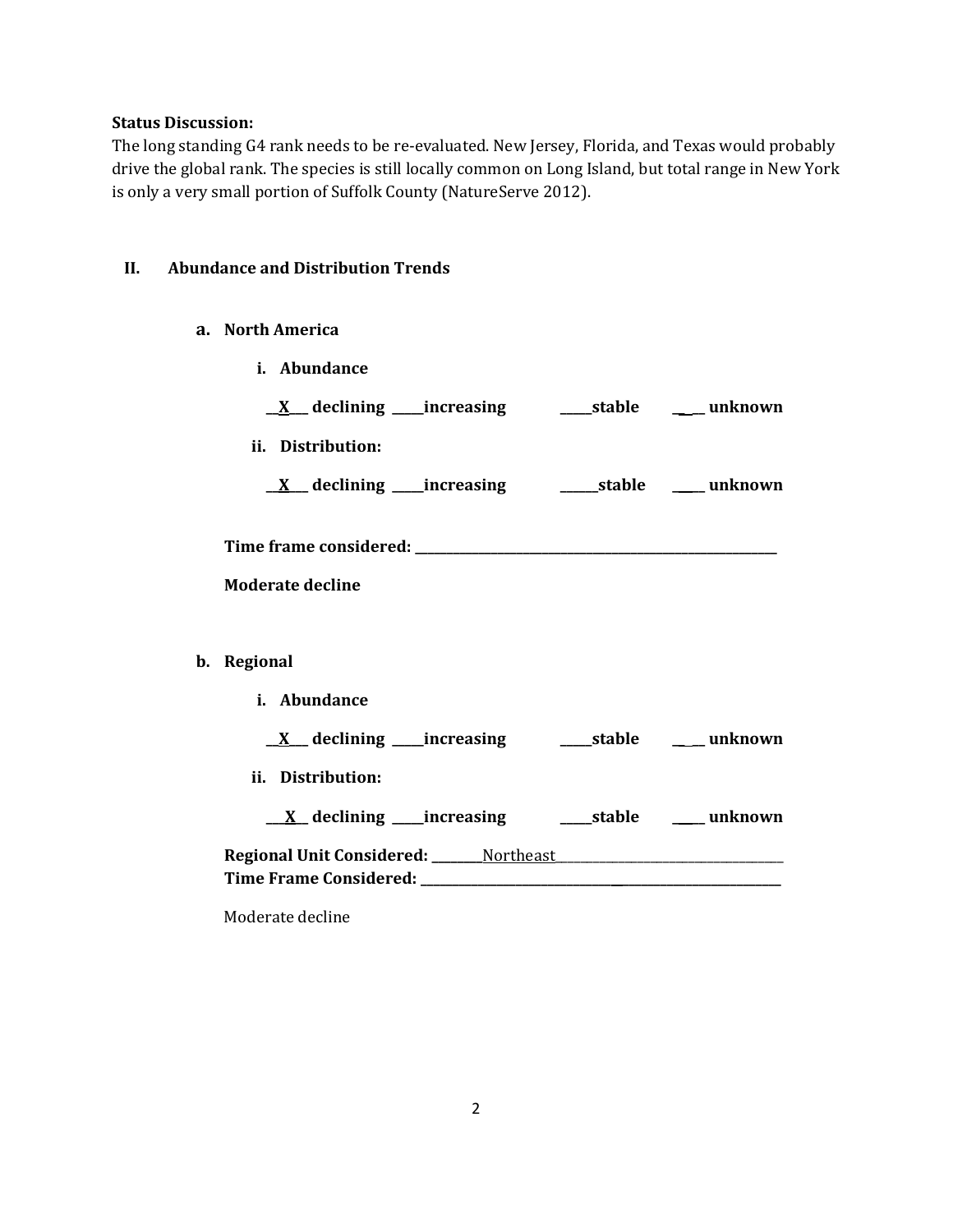**c. Adjacent States and Provinces**

|    | <b>CONNECTICUT</b>             | Not Present $X_{-}$      | No data $\_\_\_\_\_\_\_\_\_\_\_\_\$ |
|----|--------------------------------|--------------------------|-------------------------------------|
|    | MASSACHUSETTS                  | Not Present X            | No data $\_\_\_\_\_\_\_\_\_\_\_\$   |
|    | <b>ONTARIO</b>                 | Not Present $X_{-}$      | No data ______                      |
|    | <b>PENNSYLVANIA</b>            | Not Present $\mathbf{X}$ | No data ______                      |
|    | <b>QUEBEC</b>                  | Not Present $\mathbf{X}$ | No data $\_\_\_\_\_\_\_\_\_\_\_\$   |
|    | <b>VERMONT</b>                 | Not Present $X_{-}$      | No data _______                     |
|    | <b>NEW JERSEY</b>              | Not Present _____        | No data $\_\_\_\_\_\_\_\_\_\_\_\_\$ |
|    | i. Abundance                   |                          |                                     |
|    | ii. Distribution:              |                          |                                     |
|    |                                |                          |                                     |
|    | Moderate decline               |                          |                                     |
| d. | <b>NEW YORK</b>                |                          | No data _____                       |
|    | i. Abundance                   |                          |                                     |
|    | ____ declining ____ increasing |                          | $X$ _stable ______ unknown          |
|    | ii. Distribution:              |                          |                                     |
|    | ___ declining ___ increasing   |                          | <u>X</u> stable ____ unknown        |
|    | Time frame considered: ____    |                          |                                     |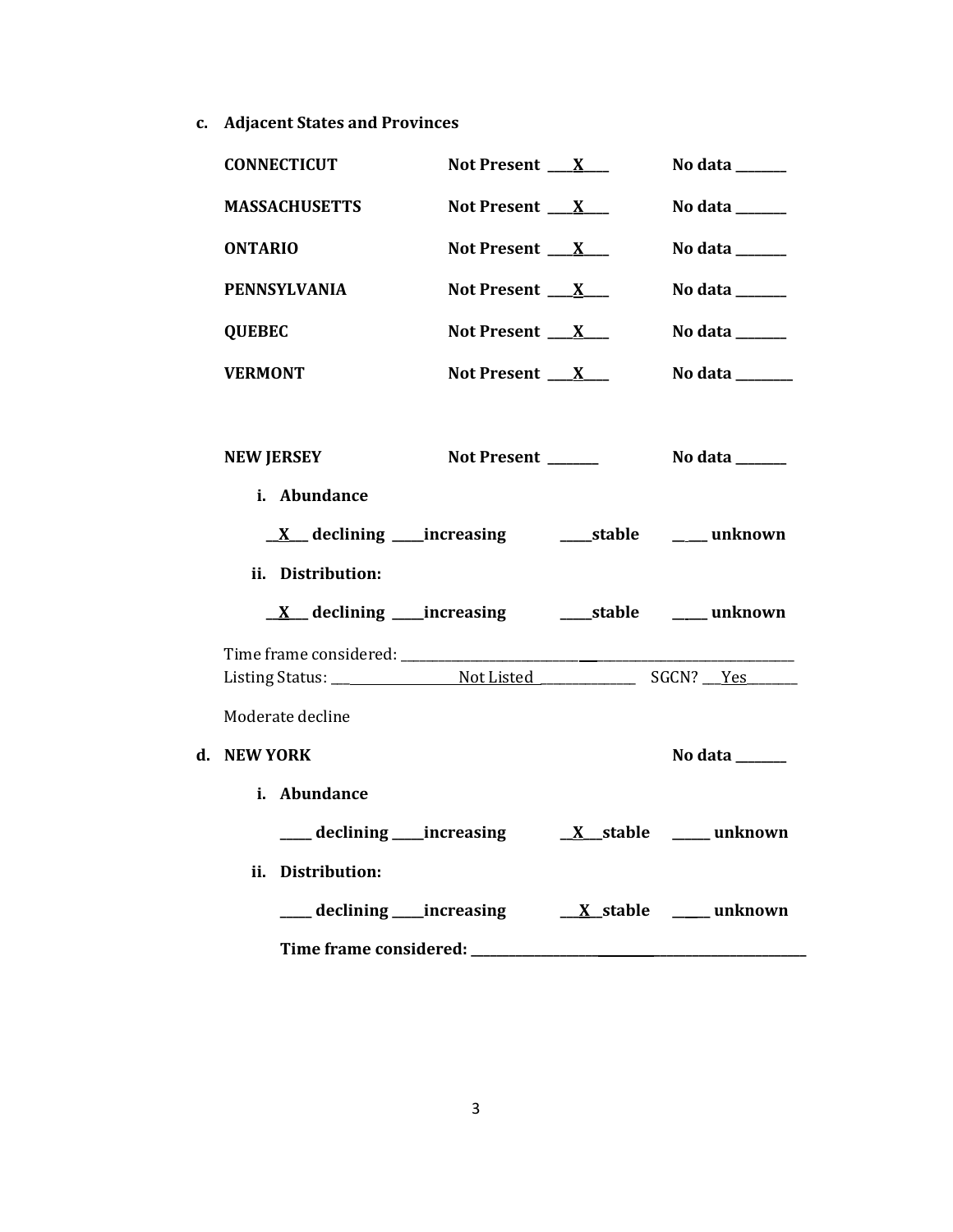# **Monitoring in New York.**

None

#### **Trends Discussion:**



**Figure 1**. Conservation status of the jair underwing in North America (NatureServe 2012).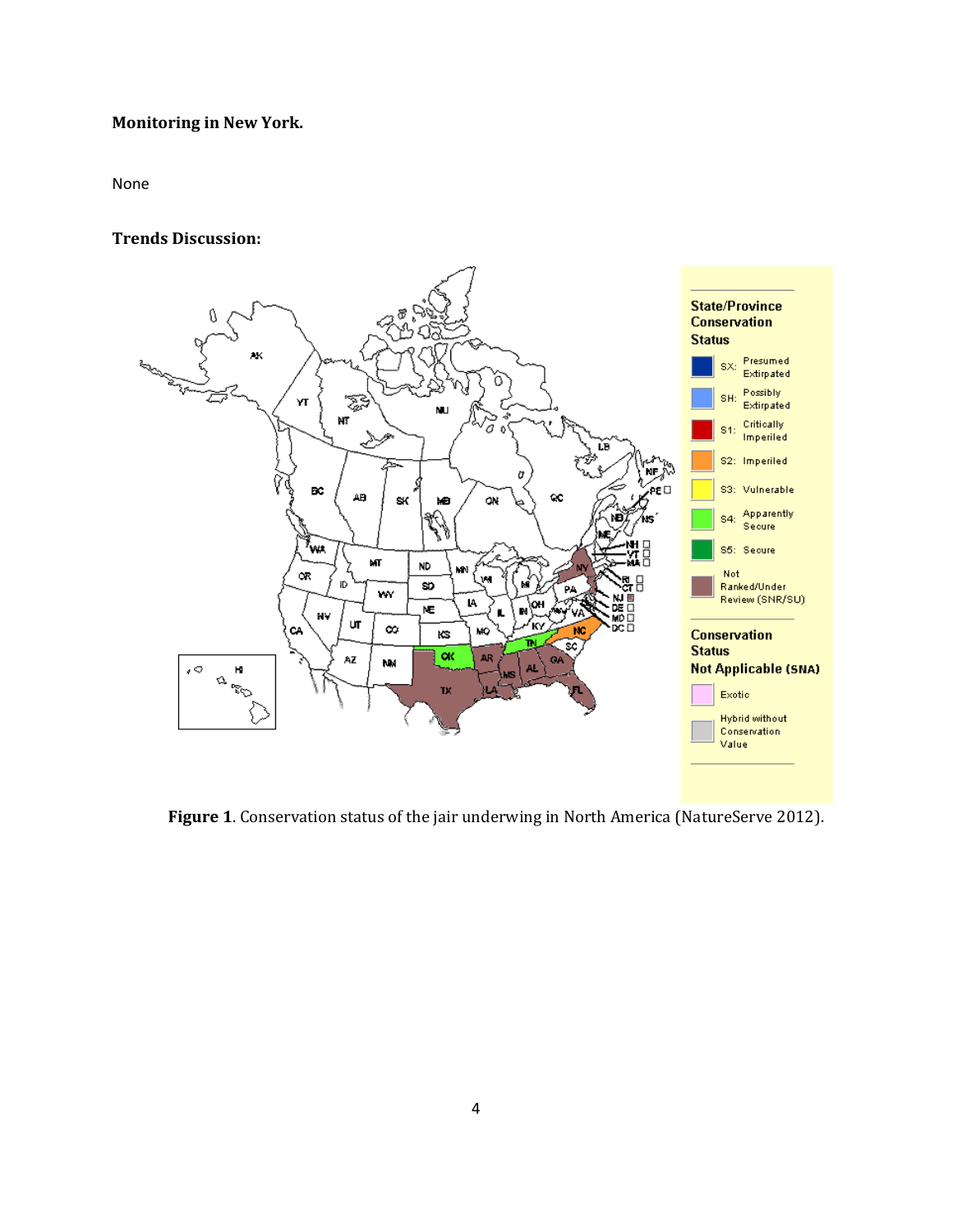### **III. New York Rarity, if known:**

| <b>Historic</b> | # of Animals | # of Locations | % of State |
|-----------------|--------------|----------------|------------|
| prior to 1970   |              |                |            |
| prior to 1980   |              |                |            |
| prior to 1990   |              |                |            |

#### **Details of historic occurrence:**

No historic occurrence records for the species. Only NYS records are for *Catocala jair* ssp. 2.

| <b>Current</b> | # of Animals | # of Locations | % of State |
|----------------|--------------|----------------|------------|
|                |              |                |            |
|                |              | _______        |            |

### **Details of current occurrence:**

No historic occurrence records for the species. Only NYS records are for *Catocala jair* ssp. 2.

#### **New York's Contribution to Species North American Range:**

**Distribution** (percent of NY where species occurs) **Abundance** (within NY distribution)

| X, | $0 - 5%$  | abundant                 |
|----|-----------|--------------------------|
|    | $6 - 10%$ | common                   |
|    | 11-25%    | fairly common            |
|    | 26-50%    | $\mathsf{X}$<br>uncommon |
|    | >50%      | rare                     |

#### **NY's Contribution to North American range**

- $-$  0-5%
- $-$  6-10%
- $X$  11-25%
- $\frac{26-50\%}{26}$
- $>50\%$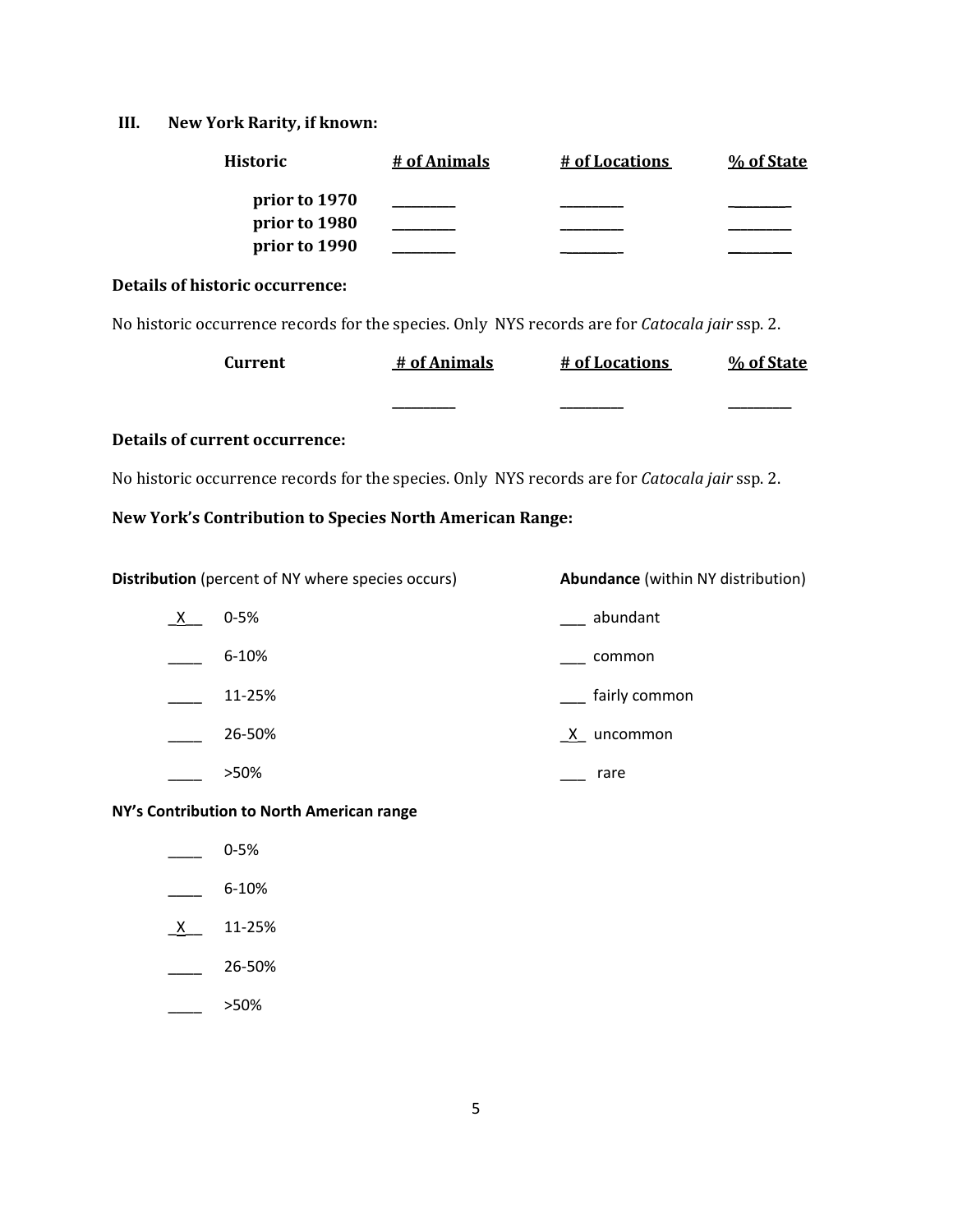**Classification of New York Range**

**\_\_\_\_\_ Core**

**\_\_\_\_\_ Peripheral**

**\_\_X\_\_ Disjunct**

**Distance to core population:**

**\_\_~1,000 mi\_\_\_\_\_\_**

| IV. | <b>Primary Habitat or Community Type:</b> |
|-----|-------------------------------------------|
|-----|-------------------------------------------|

- 1. Pine barrens
- 2. Native barrens & savanna

#### **Habitat or Community Type Trend in New York:**

| Declining<br>$\mathbf{X}$       | <b>Stable</b> | <b>Increasing</b> | <sub>-</sub> Unknown |
|---------------------------------|---------------|-------------------|----------------------|
| Time frame of decline/increase: |               |                   |                      |
| <b>Habitat Specialist?</b>      |               | X Yes             | No                   |
| <b>Indicator Species?</b>       |               | <b>Yes</b>        | No<br>$\mathbf{X}$   |

### **Habitat Discussion:**

Habitats include xeric coastal plain pinelands, including dwarf pine plains in New Jersey and on Long Island. The latter are shrublands. Most habitats would be woodland or savanna. Preferred habitat is in a narrow selection of the most xeric, scrubby oak barrrens or woodland available (NatureServe 2012).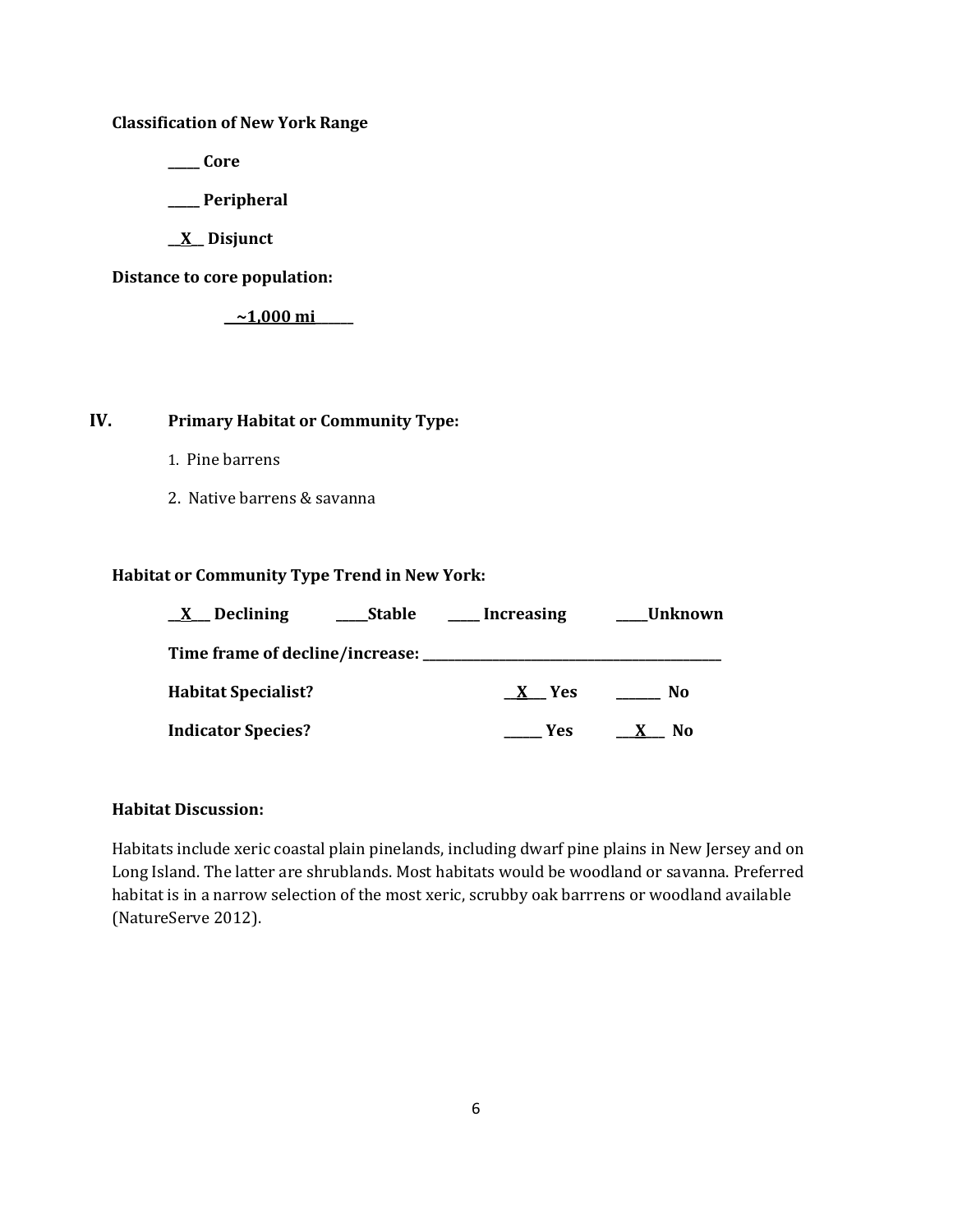- **V. New York Species Demographics and Life History**
	- **\_\_X\_\_\_\_ Breeder in New York**
		- **\_\_X\_\_\_ Summer Resident**
		- **\_\_X\_\_\_ Winter Resident**
		- **\_\_\_\_\_ Anadromous**
	- **\_\_\_\_\_ Non-breeder in New York**
		- **\_\_\_\_\_ Summer Resident**
		- **\_\_\_\_\_ Winter Resident**
		- **\_\_\_\_\_ Catadromous**
	- **\_\_\_\_\_ Migratory only**
	- **\_\_\_\_\_Unknown**

#### **Species Demographics and Life History Discussion:**

This species is poorly studied in New York and life history information is largely unavailable. Eggs overwinter, probably hatching about early-mid May in New Jersey, as the oak leaves begin to expand. Larvae are mature there in about mid June and the adults begin to appear three or four weeks later. Adults typically appear in late May in Florida and in early or mid July in New Jersey. The flight season is about a month, but a few probably persist longer. In both New Jersey and Florida, *C. jair* is consistently the latest of the four species of the *C. amica* group--an obvious adaptation to very late budbreak of the scrubby oaks, and high risk of late freezes in many of these extreme habitats. Larvae feed on spring growth of scrub oak. Last instars often must use fairly mature leaves that would kill most oak-feeding *Catocala*. *Quercus ilicifolia* and shrub-form *Q. marilandica* are the foodplants in New Jersey, the former is the foodplant on Long Island. *Q. marilandica* could be used much more widely, but there is no evidence that it actually is (NatureServe 2012).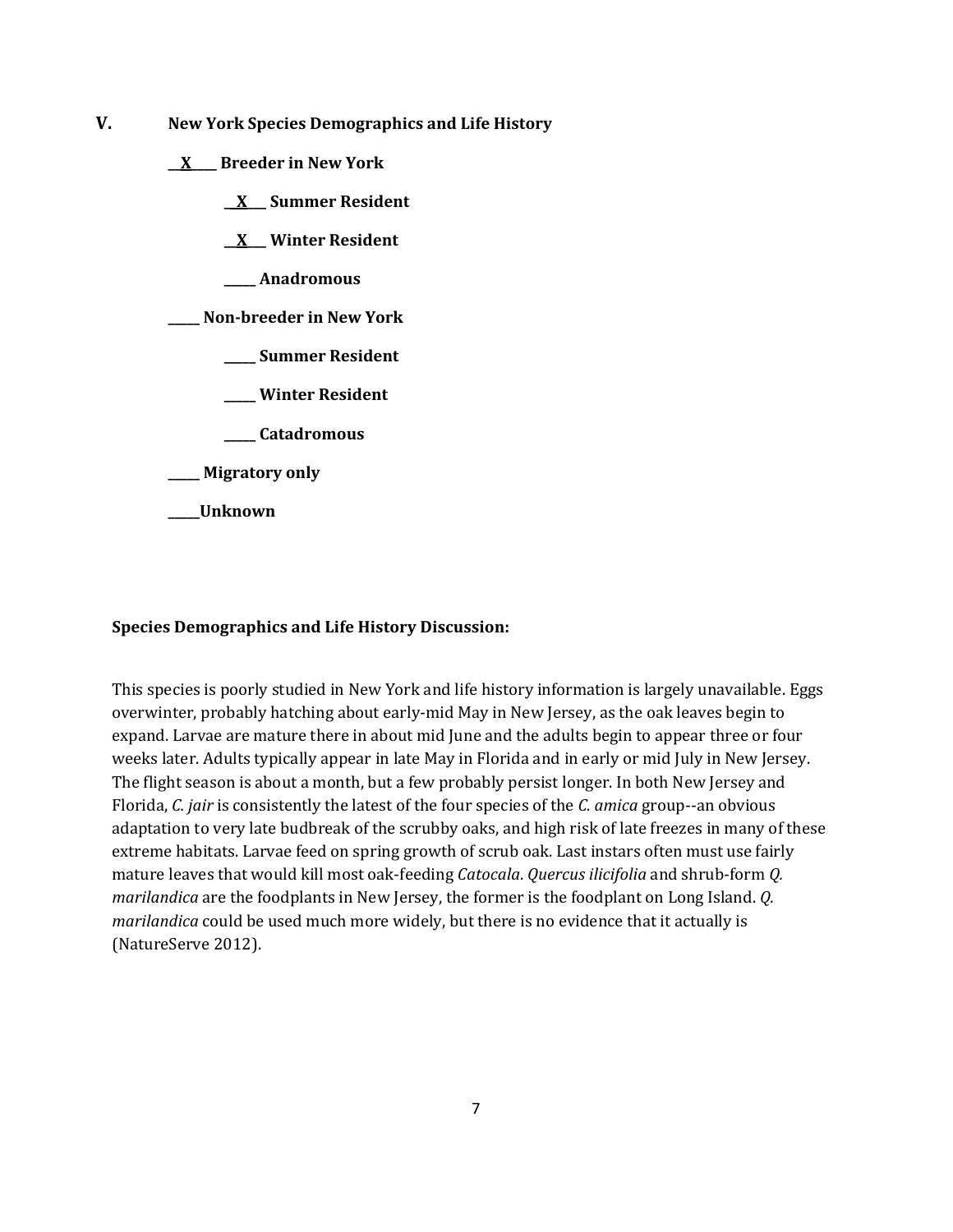### **VI. Threats:**

Excessive prescribed burning has destroyed much potential habitat in recent decades. Good habitats for this and many other scrub and sand hill Lepidoptera is often considered overgrown, degraded, fire suppressed, etc. (NatureServe 2012).

### **Are there regulatory mechanisms that protect the species or its habitat in New York?**

**\_\_X\_\_\_\_ No \_\_\_\_\_ Unknown \_\_\_\_\_\_ Yes** 

# **Describe knowledge of management/conservation actions that are needed for recovery/conservation, or to eliminate, minimize, or compensate for the identified threats:**

Surveys would be needed to assess the status of the population and change the conservation status the rank from SNR. No specific management/conservation actions have been cited in the literature.

| <b>Conservation Actions</b>    |                                      |  |
|--------------------------------|--------------------------------------|--|
| <b>Action Category</b>         | Action                               |  |
| Law and Policy                 | Policies and Regulations             |  |
| <b>Education and Awareness</b> | Awareness & Communications           |  |
| Land/Water Protection          | Site/Area Protection                 |  |
| Land/Water Protection          | Resource/Habitat Protection          |  |
| Land/Water Management          | Site/Area Management                 |  |
| Land/Water Management          | Invasive/Problematic Species Control |  |
| Land/Water Protection          | Site/Area Protection                 |  |

Conservation actions following IUCN taxonomy are categorized in the table.

The Comprehensive Wildlife Conservation Strategy (NYSDEC 2005) includes recommendations for the following actions for other moths, and for the jair underwing in particular.

### **Easement acquisition:**

Where appropriate, acquire easements to promote moth protection and conservation.